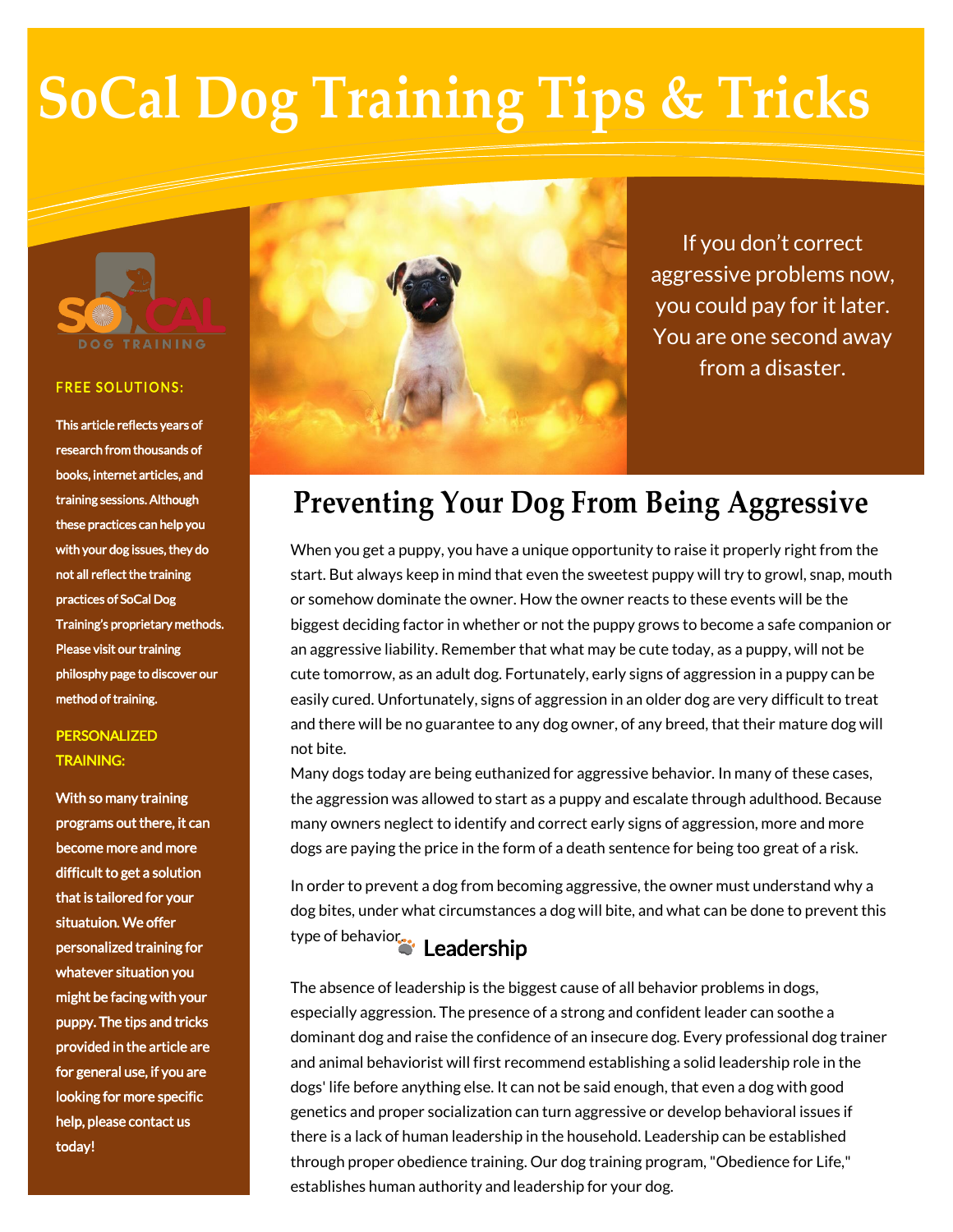

#### **FREE SOLUTIONS:**

This article reflects years of research from thousands of books, internet articles, and training sessions. Although these practices can help you with your dog issues, they do not all reflect the training practices of SoCal Dog Training's proprietary methods. Please visit our training philosphy page to discover our method of training.

### PERSONALIZED **TRAINING**

With so many training programs out there, it can become more and more difficult to get a solution that is tailored for your situatuion. We offer personalized training for whatever situation you might be facing with your puppy. The tips and tricks provided in the article are for general use, if you are looking for more specific help, please contact us today!



If you don't correct aggressive problems now, you could pay for it later. You are one second away from a disaster.

# **Preventing Your Dog From Being Aggressive**

## **S** Breeding

Unconsciously and/or naively, some people select certain breeds that are famous for their guarding or fighting ability. Some people are also getting dogs from incompetent breeders whose breeding stock have a history of biting. These dogs are born to be aggressive!

## Socialization

Certain breeds need special management and socialization. These dogs should be owned by someone who is determined to properly manage and socialize at an early age and continue throughout the dogs' life. Positive and constant socialization with people should start after the first few weeks of life and be continued throughout adulthood. Special attention needs to be paid to the two critical stages of puppy development. The two critical stages are 4 to 8 weeks - socialization with other dogs/litter mates and 8 to 12 weeks - socialization with humans. Make sure the puppy is desensitized to the following: touching its ears, paws, upper part of the neck, and teeth. Make this a pleasurable experience by combining touch with a special treat that the puppy only gets for being accepting of this exercise. Also, dogs must be socialized with children, especially if the owners do not have any in their family. Children make sharp, sudden movements which will activate the dogs' natural chasing instinct. These movements may also frighten dogs, especially the insecure, nervous ones. Positive connections between running, chasing and jumping children should be established by giving your dog special treats for calmly accepting the movements and sounds of children. Children will jump, run, scream, hug, grab, and pull. That is what children do best! Please note, that even though positive connections are being established between your dog and your children, NEVER ALLOW YOUR DOG OR PUPPY TO BE LEFT ALONE WITH A CHILD UNSUPERVISED!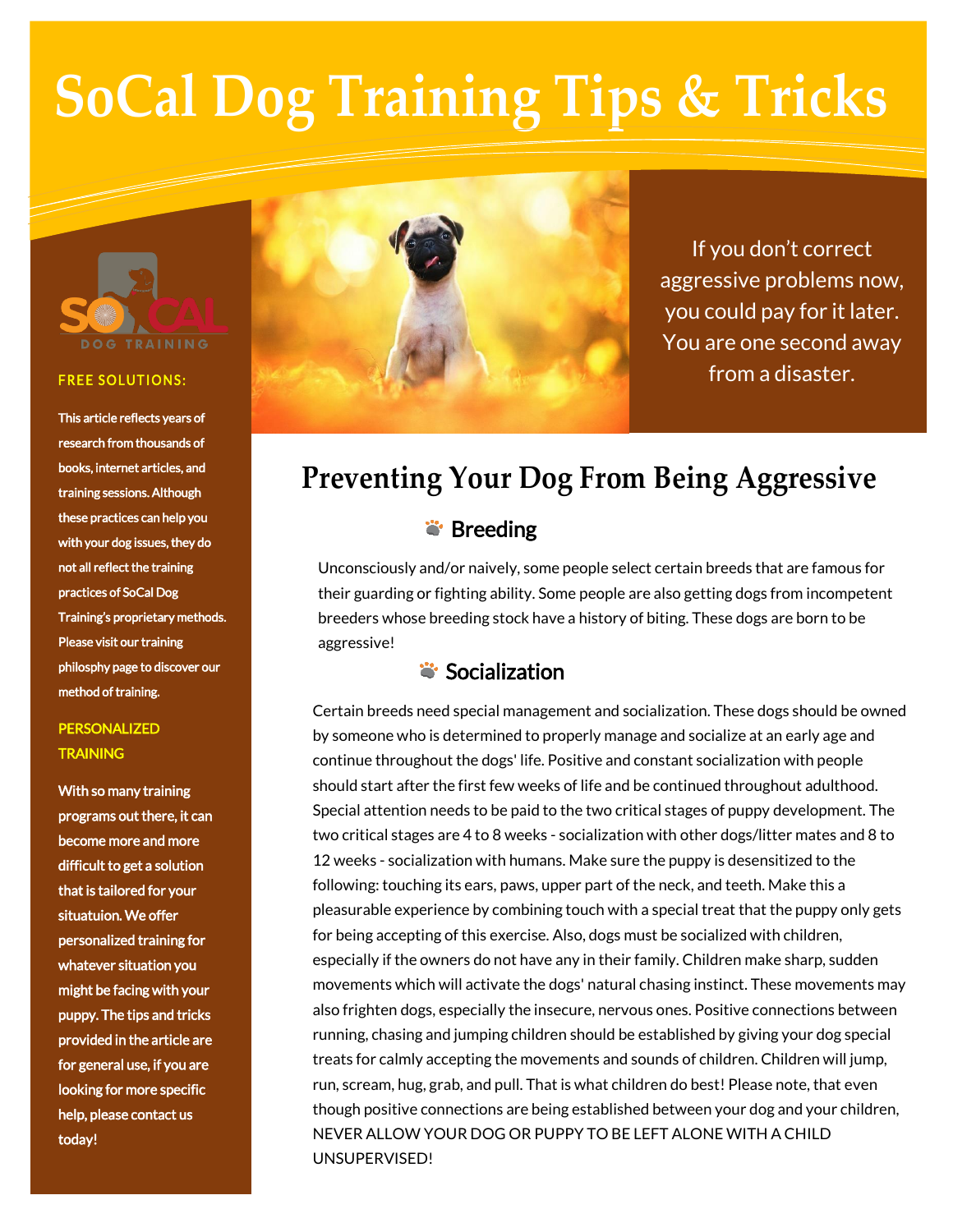

#### **FREE SOLUTIONS:**

This article reflects years of research from thousands of books, internet articles, and training sessions. Although these practices can help you with your dog issues, they do not all reflect the training practices of SoCal Dog Training's proprietary methods. Please visit our training philosphy page to discover our method of training.

### PERSONALIZED **TRAINING**

With so many training programs out there, it can become more and more difficult to get a solution that is tailored for your situatuion. We offer personalized training for whatever situation you might be facing with your puppy. The tips and tricks provided in the article are for general use, if you are looking for more specific help, please contact us today!



If you don't correct aggressive problems now, you could pay for it later. You are one second away from a disaster.

# **Preventing Your Dog From Being Aggressive**

## **\*\*** Training

Some people unknowingly train their dogs to be aggressive. They do this by allowing or encouraging their dog to bark at strangers. People believe this is acceptable behavior because the dog is supposed to guard and protect the family. All too often, acceptance of this behavior by the owner leads to an attack against the neighbor or the postal carrier. Allowing a dog to bark at even one person is perceived by the dog as approval to protect its territory against all people. Dogs are not supposed to bark at strangers walking by and they are not supposed to protect against neighbors and postal carriers. It is my observation that puppies that have not learned self-control through proper obedience training and are allowed to bark at strangers, will often growl and bite as mature adults. Barking escalates to biting because eventually, the dog feels that growling and barking are no longer effective in keeping certain people away from its territory. Frustration builds over the course of months or even years until finally, the dog believes it is necessary to take extreme measures by biting or attacking anyone it perceives as a threat to its family or property.

Many dog owners participate in rough games, like tug of war, with their dog. Not understanding that the game must be started, won and stopped by the human and not the dog, they allow their dog to play on its terms. This means that the owners have put themselves in a submissive position while putting their dog in a dominant position. If a dog feels dominance and power over their owner, imagine what they feel against other adults and children! From my experience, working in security and police and special Russian forces, I will go on record and say that playing this game improperly is like playing with fire. Every dog, from a four pound Pomeranian to 100 pound Presa Canario, is looking for weakness in order to show its strength. Once they experience strength, they are not likely to show weakness.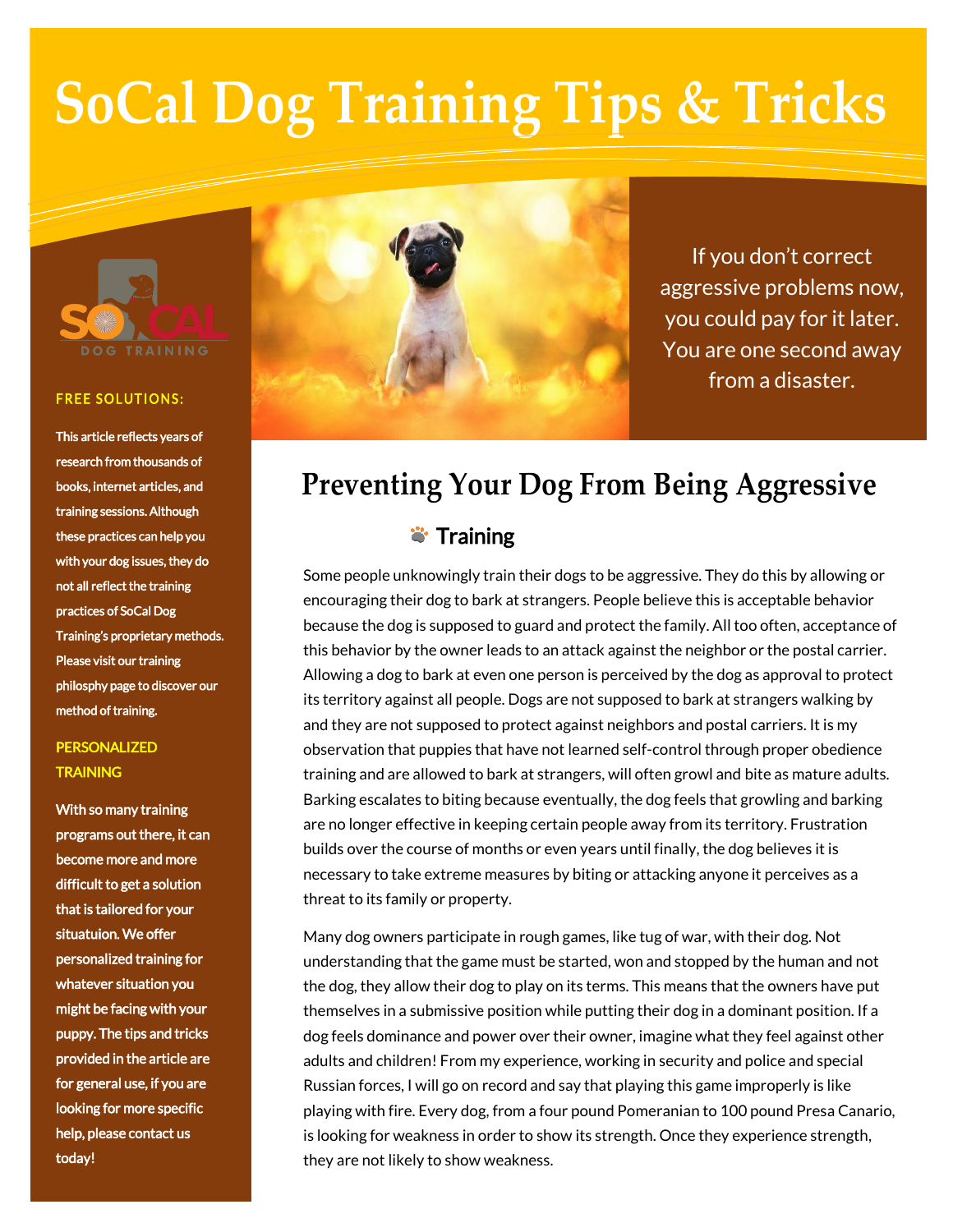

#### **FREE SOLUTIONS:**

This article reflects years of research from thousands of books, internet articles, and training sessions. Although these practices can help you with your dog issues, they do not all reflect the training practices of SoCal Dog Training's proprietary methods. Please visit our training philosphy page to discover our method of training.

### PERSONALIZED **TRAINING**

With so many training programs out there, it can become more and more difficult to get a solution that is tailored for your situatuion. We offer personalized training for whatever situation you might be facing with your puppy. The tips and tricks provided in the article are for general use, if you are looking for more specific help, please contact us today!



If you don't correct aggressive problems now, you could pay for it later. You are one second away from a disaster.

# **Preventing Your Dog From Being Aggressive**

## **i** Incorrect Punishment

You have to discipline a dog, but any human type of discipline will have the opposite effect on a dog. A dog that is hit, kicked, slapped or hanged for misbehavior is experiencing trauma inflicted by man. The dog will become fearful of its owner or other people on the street. A fearful dog is at high risk for biting or attacking any person who it perceives as someone who may inflict pain and trauma.

## **S**: Fearfulness and Aggression

A fearful dog can bite because it is scared of a situation that it does not understand. In most cases, the cause is genetically driven. Insecurity will feed fearfulness. People commonly reinforce this behavior, for instance, when their dog starts growling and they try to soothe the dog by sharing affection instead of communicating to the dog that this behavior is unacceptable.

## Lack of Execise/Freedom Frustration

Many dog owners leave their dog outside for long periods of time without supervision. Often, this is the only means of exercise the dog is getting. Unfortunately, this practice is creating frustration in their dog. Many dogs will begin to bark and charge at people or dogs that are passing by as a means to overcome boredom or release excess energy or frustration. Once again, frustration creates aggression! Exercise, both mentally (in the form of obedience training) and physically, will help to lessen aggressive tendencies in dogs. Remember - a tired dog is a good dog!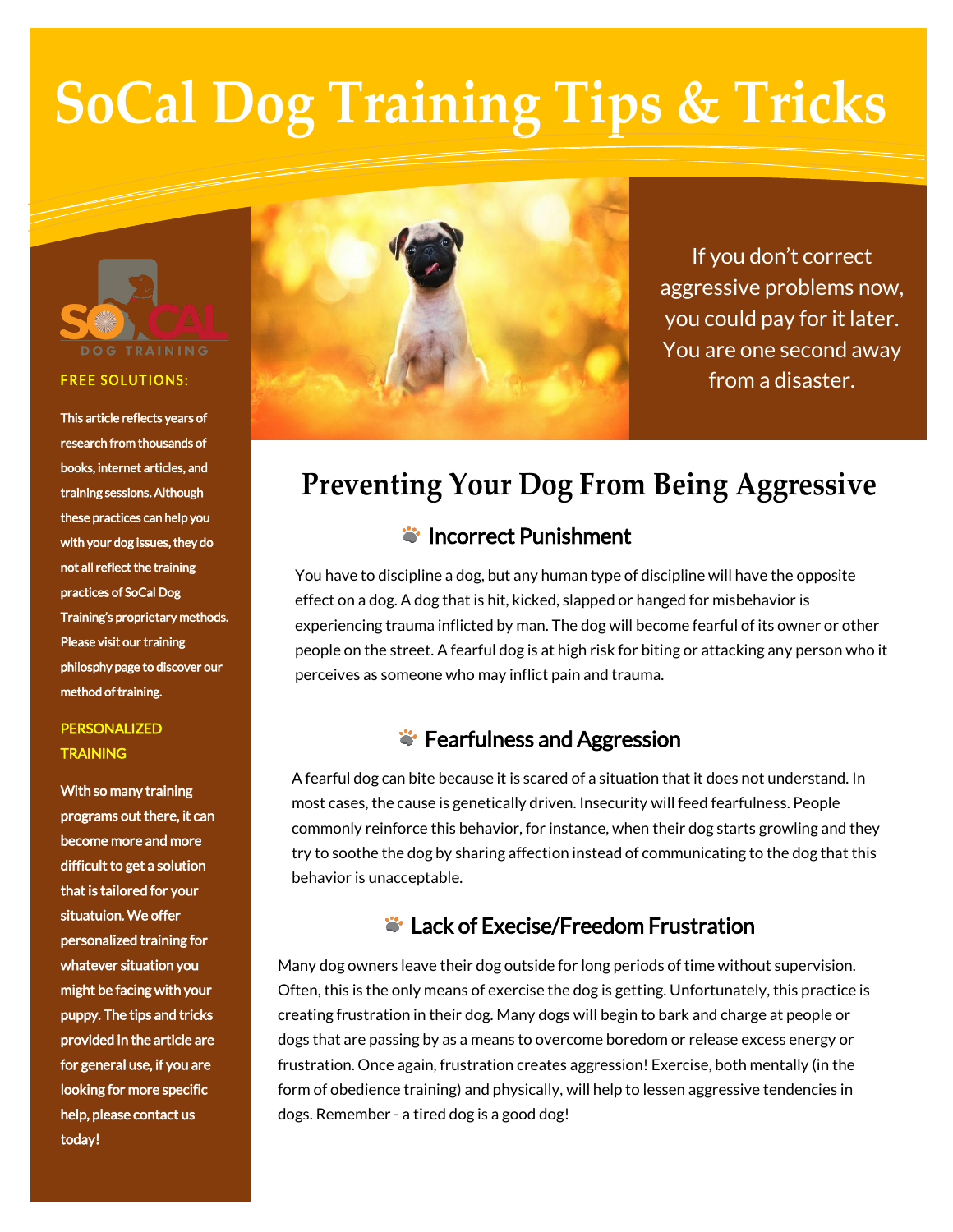

#### **FREE SOLUTIONS:**

This article reflects years of research from thousands of books, internet articles, and training sessions. Although these practices can help you with your dog issues, they do not all reflect the training practices of SoCal Dog Training's proprietary methods. Please visit our training philosphy page to discover our method of training.

### PERSONALIZED **TRAINING**

With so many training programs out there, it can become more and more difficult to get a solution that is tailored for your situatuion. We offer personalized training for whatever situation you might be facing with your puppy. The tips and tricks provided in the article are for general use, if you are looking for more specific help, please contact us today!



If you don't correct aggressive problems now, you could pay for it later. You are one second away from a disaster.

# **Preventing Your Dog From Being Aggressive**

## ivil Isolation Cycle

Some pet owners worry about their dogs' antisocial behavior and lock them in another room or in the backyard. This will only serve to make the matter worse. The solution for antisocial behavior is not isolation, it is socialization. A qualified professional dog trainer can assist with this process and can safely socialize and rehabilitate the dog. Avoidance as a solution to any behavioral problem is just prolonging the inevitable. Unless the undesirable behavior is corrected, it is only a matter of time before the avoidance approach fails, resulting in devastating consequences for both the owner and the dog. For information about A.C.T.'s proprietary methods and techniques for problem behaviors, such as socializing aggressive dogs, please contact us for a consultation.

The biggest mistake people make is allowing their dog to bark when the doorbell rings. The doorbell creates excitement, excitement creates drive, drive creates frustration and frustration creates aggression. The Russian academic, Pavlov, made dogs' salivate when someone rang the bell. So many people are conditioning their dog to become excited and frustrated when the doorbell rings. Instead, ACT teaches clients to train their dog to react to the doorbell as children react to the sound of the ice-cream truck. Now, instead of an intruder alert, the dog is conditioned to associate the doorbell with a positive event.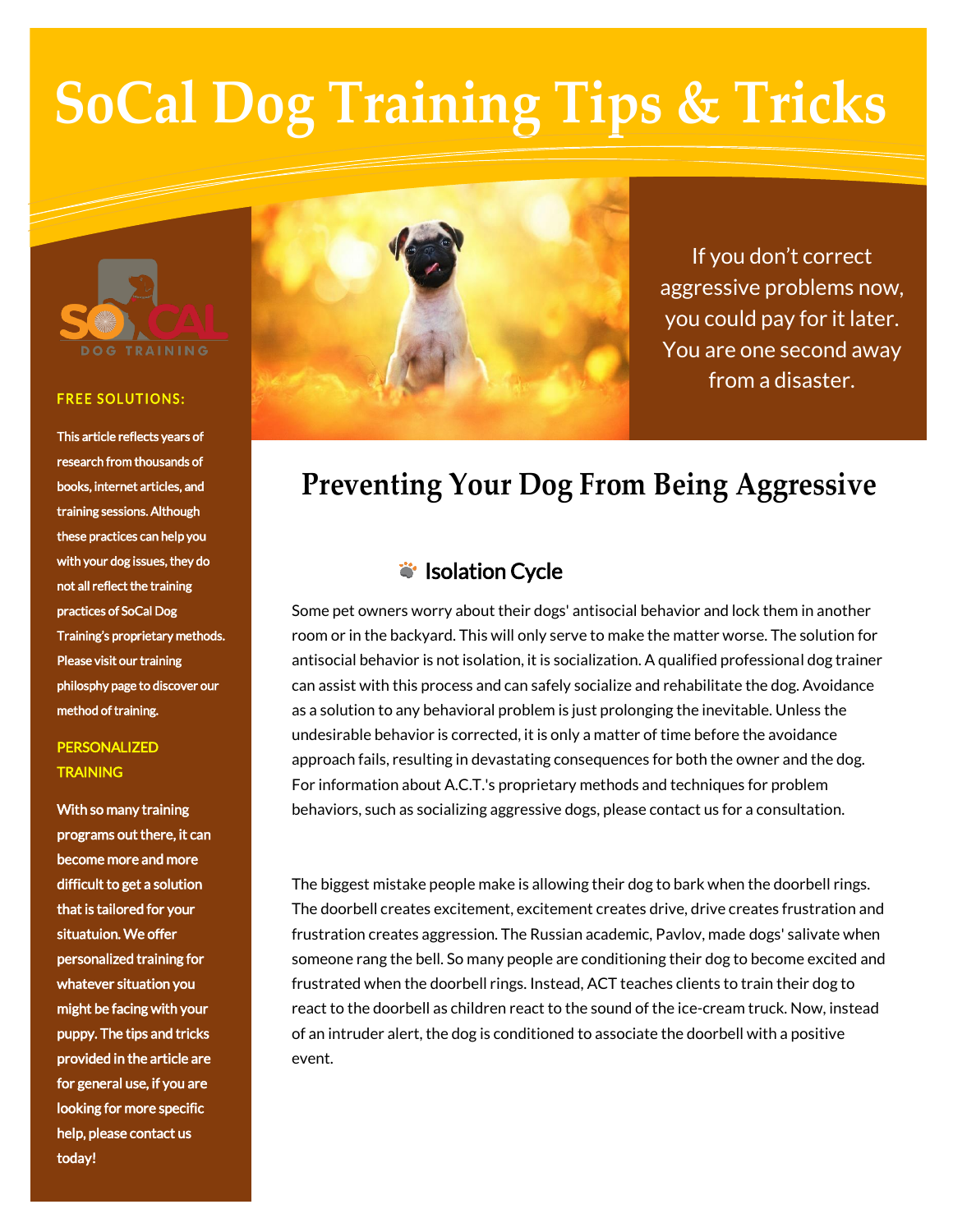

#### **FREE SOLUTIONS:**

This article reflects years of research from thousands of books, internet articles, and training sessions. Although these practices can help you with your dog issues, they do not all reflect the training practices of SoCal Dog Training's proprietary methods. Please visit our training philosphy page to discover our method of training.

### PERSONALIZED **TRAINING**

With so many training programs out there, it can become more and more difficult to get a solution that is tailored for your situatuion. We offer personalized training for whatever situation you might be facing with your puppy. The tips and tricks provided in the article are for general use, if you are looking for more specific help, please contact us today!



If you don't correct aggressive problems now, you could pay for it later. You are one second away from a disaster.

# **Preventing Your Dog From Being Aggressive S**: Dominance

So many dog owners, members of their families, and visitors are bitten by the family dog because the dog feels that its dominant status is being threatened. It is my experience that in most households, where we deal with aggressive dogs, we are dealing with a dominant type of dog and a submissive type of owner. These dogs are fine unless they are challenged in some way. An example of being challenged is an owner or visitor trying to take away an item that the dog has in its possession. Keep in mind that a dominant dog is the Alpha of the household. All things belong to the Alpha and there are consequences for subordinates who challenge the Alpha by attempting to take something away. These consequences will take the form of a growl, bite or an attack. Remember that this behavior is very understandable to the dog. In nature, the only way for a wolf pack to survive and maintain social order is to regard one dog as the Alpha/leader. This is the dog that is most qualified for the position of leadership. In the human household, the human is most qualified for this position and therefore must never allow the dog to possess the Alpha role.

There are many signs of dominance and dominance-related aggression. Some of these include: growling when moved from a favorable position, refusal to comply with the 'down' command, growling when the owner passes the lying dogs' space, biting when being petted on the top of the head, growling when the owner approaches food, growling when wiping paws or petting or touching the scruff of the neck. It is my observation that many of these dogs are allowed to elevate their social status by sleeping in the owners' bed and resting on their furniture. Many are also free feeders and have not learned selfcontrol through proper obedience training. It is important to realize that a dog needs to obey, on the first command, even in the time when they would rather be chasing the squirrel, cat or even your neighbor's child. These are real-life situations with real-life consequences if the dog chooses to disobey the owner.